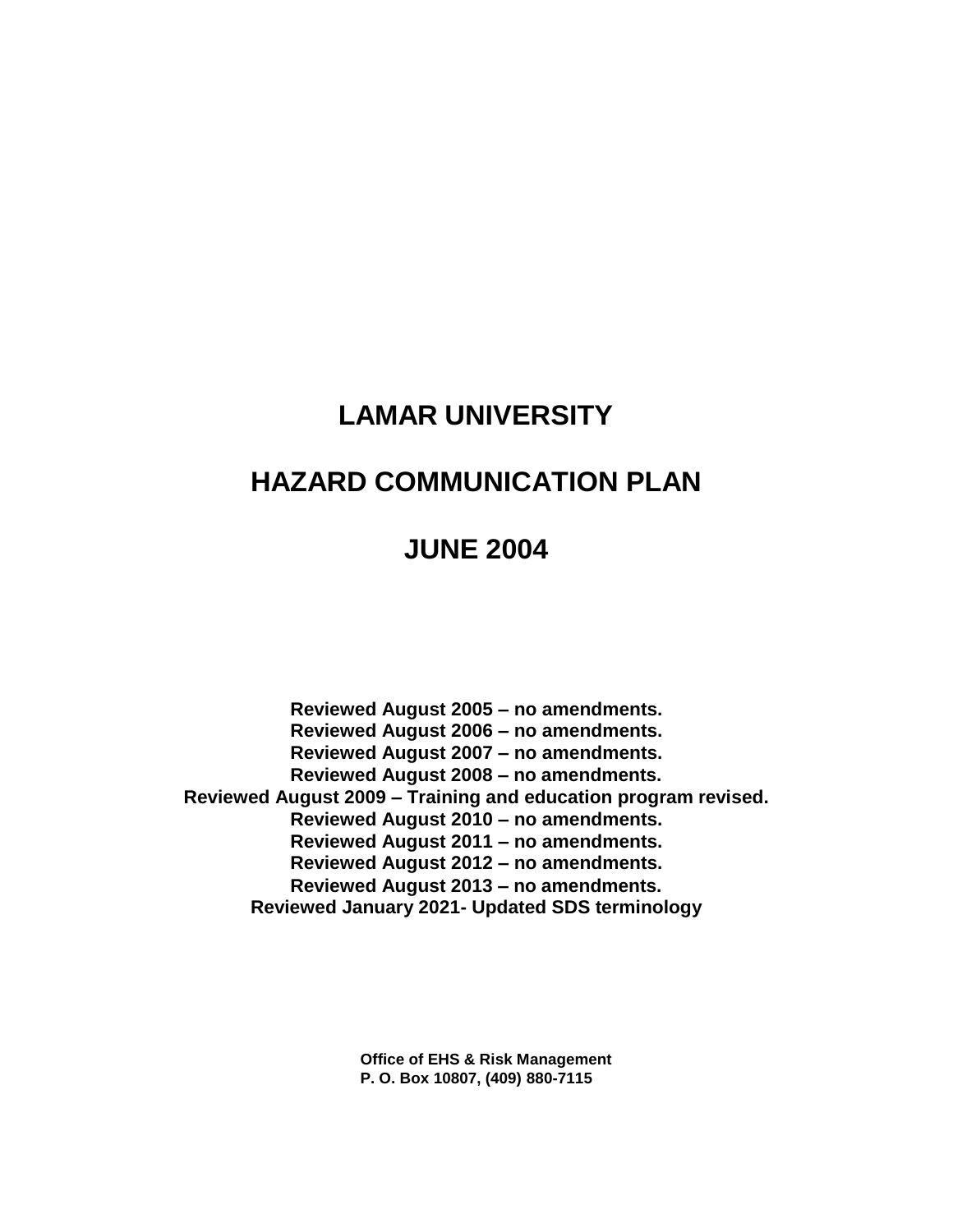## **LAMAR UNIVERSITY**

## **HAZARD COMMUNICATION PLAN**

This plan, in conjunction with individual Departmental Plans, is intended to meet the requirements of The Texas Health and Safety Code, Chapter 502 ("Hazard Communication Act.")

#### **Preamble**

Because of the very varied circumstances in which various departments within the University work with hazardous substances, the University requires each department to provide education and training, meeting the requirements of the Hazard Communication Act as outlined below, and appropriate to the particular chemicals and operations within the department, to students and employees.

## **Definitions**

"Hazardous substance" in this plan means any hazardous chemical or mixture of hazardous chemicals that has not been declared as waste (and thus regulated under 42 U.S.C. Section 6901 et seq as a hazardous waste).

Other definitions (from the Hazard Communication Act)

"Chemical name" means:

(A) the scientific designation of a chemical in accordance with the nomenclature system developed by the International Union of Pure and Applied Chemistry (IUPAC) or the Chemical Abstracts Service (CAS) rules of nomenclature; or

(B) a name that clearly identifies the chemical for the purpose of conducting a hazard evaluation.

"Common name" means a designation of identification, such as a code name, code number, trade name, brand name, or generic name, used to identify a chemical other than by its chemical name.

"Expose" or "exposure" means that an employee is subjected to a hazardous chemical in the course of employment through any route of entry, including inhalation, ingestion, skin contact, or absorption. The term includes potential, possible, or accidental exposure under normal conditions of use or in a reasonably foreseeable emergency.

"Hazardous chemical" or "chemical" means an element, compound, or mixture of elements or compounds that is a physical hazard or health hazard as defined by the OSHA standard in 29 CFR Section 1910.1200(c), or a hazardous substance as defined by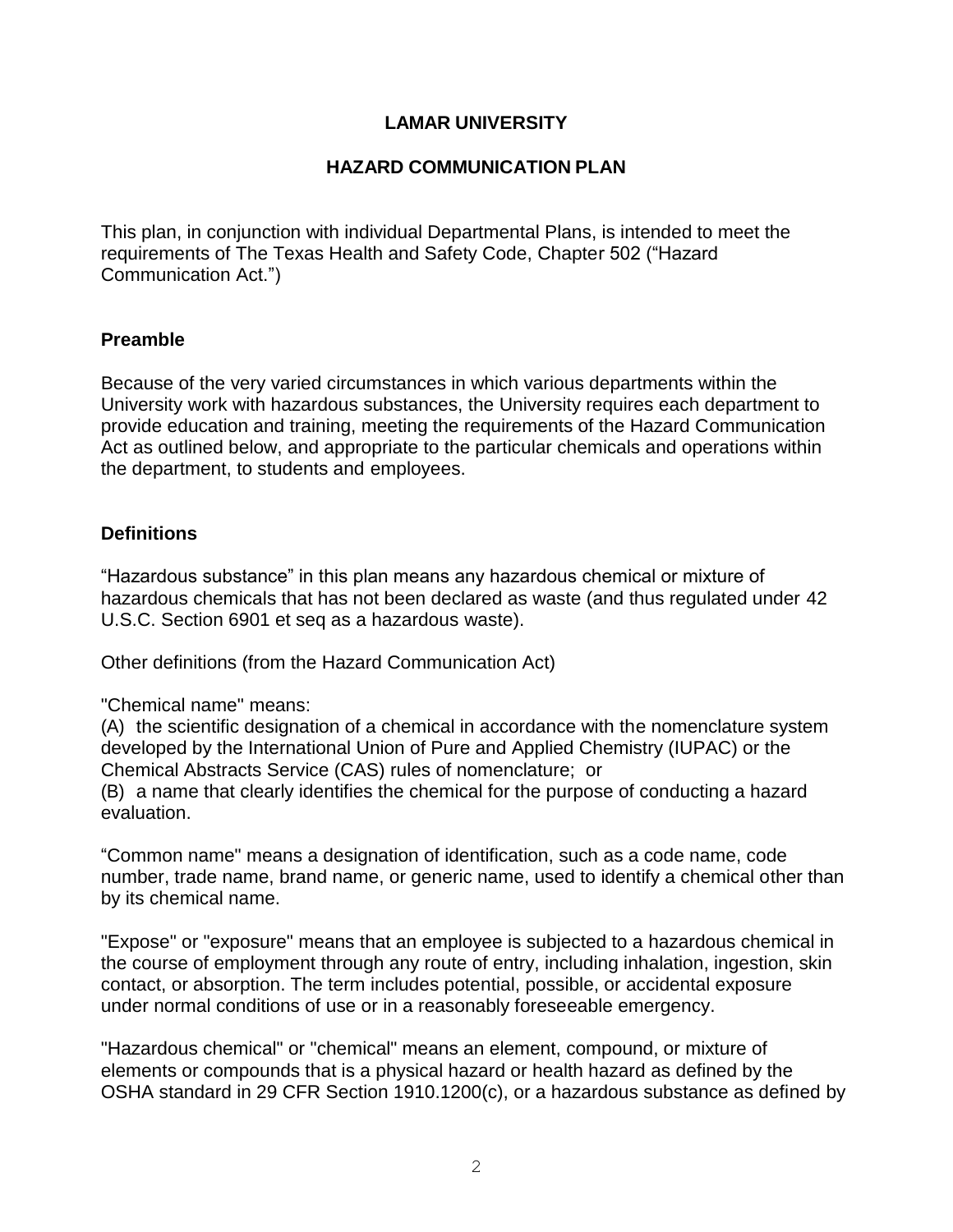the OSHA standard in 29 CFR Section 1910.1200(d)(3), or by OSHA's written interpretations. A hazard determination may be made by employers who choose not to rely on the evaluations made by their suppliers if there are relevant qualitative or quantitative differences. A hazard determination shall involve the best professional judgment.

"Health hazard" has the meaning given that term by the OSHA standard (29 CFR 1910.1200(c)).

"Identity" means a chemical or common name, or alphabetical or numerical identification, that is indicated on the safety data sheet (SDS) for the chemical. The identity used must permit cross-references to be made among the workplace chemical list, the label, and the SDS.

"Label" means any written, printed, or graphic material displayed on or affixed to a container of hazardous chemicals.

"Safety Data Sheet" ("SDS") means a document containing chemical hazard and safe handling information that is prepared in accordance with the requirements of the OSHA standard for that document.

"Physical hazard" means a chemical for which there is scientifically valid evidence that it is a combustible liquid, a compressed gas, explosive, flammable, an organic peroxide, an oxidizer, pyrophoric, unstable (reactive), or water-reactive in terms defined in the OSHA standard.

"Work area" means a room, a defined space, a utility structure, or an emergency response site in a workplace where hazardous chemicals are present, produced, or used and where employees are present.

"Workplace" means an establishment, job site, or project, at one geographical location containing one or more work areas, with or without buildings, that is staffed 20 or more hours a week.

#### **Applicability – Persons Covered**

The Hazard Communication Act applies to all employees, but does not apply to students, unless they are also employees. Nevertheless, it is University policy to provide students with the same education, training and notifications as would be provided to employees in the same circumstances. The Act covers exposures to employees in the workplace (in this instance, the workplace includes all Lamar University buildings and facilities on the Beaumont campus) without regard to the particular activity that they may be engaged in. However, it does not cover workers such as office workers or accountants who encounter hazardous substances only in non-routine, isolated instances.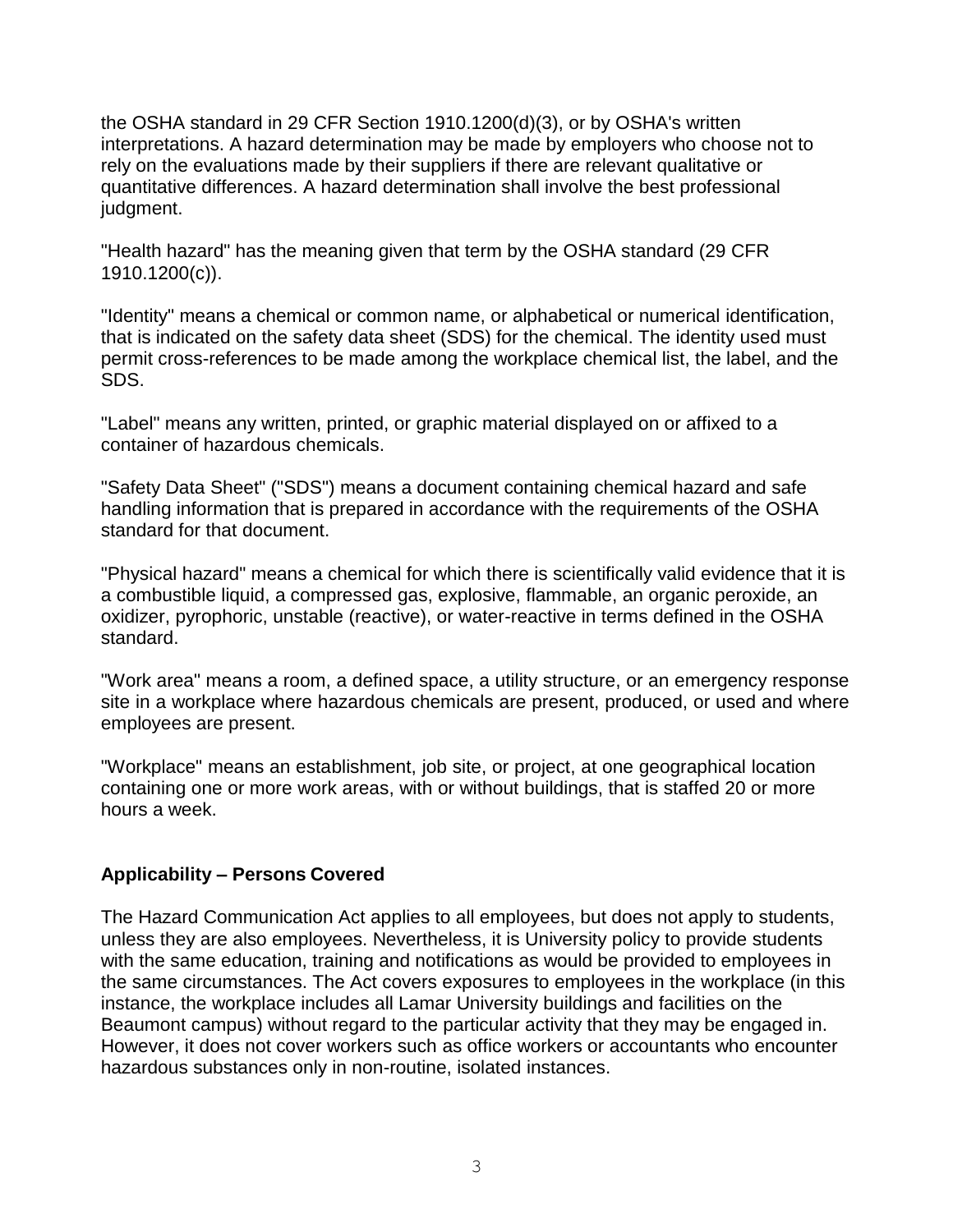# **Applicability – Hazardous Substances Covered**

The Hazard Communication Act does not apply (although other statutory and regulatory requirements almost always do apply) to

(1) any hazardous waste, as that term is defined by the federal Solid Waste Disposal Act, as amended by the Resource Conservation and Recovery Act of 1976, as amended (42 U.S.C. Section 6901 et seq.), when subject to regulations issued under that Act by the Environmental Protection Agency;

(2) a substance in a laboratory under the direct supervision or guidance of a technically qualified individual if:

(A) labels on incoming containers of chemicals are not removed or defaced;

(B) the employer complies with the SDS requirements below and the Employee Training requirements below with respect to laboratory employees; and

(C) ) the laboratory is not used primarily to produce hazardous chemicals in bulk for commercial purposes;

(3) tobacco or tobacco products;

(4) wood or wood products;

(5) articles ["Article" means a manufactured item: (A) that is formed to a specific shape or design during manufacture; (B) that has end-use functions dependent in whole or in part on its shape or design during end use; and (C) that does not release, or otherwise result in exposure to, a hazardous chemical under normal conditions of use.]

(6) food, drugs, cosmetics, or alcoholic beverages in a retail food sale establishment that are packaged for sale to consumers;

(7) food, drugs, or cosmetics intended for personal consumption by an employee while in the workplace;

(8) any consumer product or hazardous substance, as those terms are defined in the Consumer Product Safety Act (15 U.S.C. Section 2051 et seq.) and Federal Hazardous Substances Act (15 U.S.C. Section 1261 et seq.), respectively, if the employer can demonstrate it is used in the workplace in the same manner as normal consumer use and if the use results in a duration and frequency of exposure that is not greater than exposures experienced by consumers;

(9) any drug, as that term is defined in the Federal Food, Drug, and Cosmetic Act (21 U.S.C. Section 301 et seq.); and

(10) radioactive waste.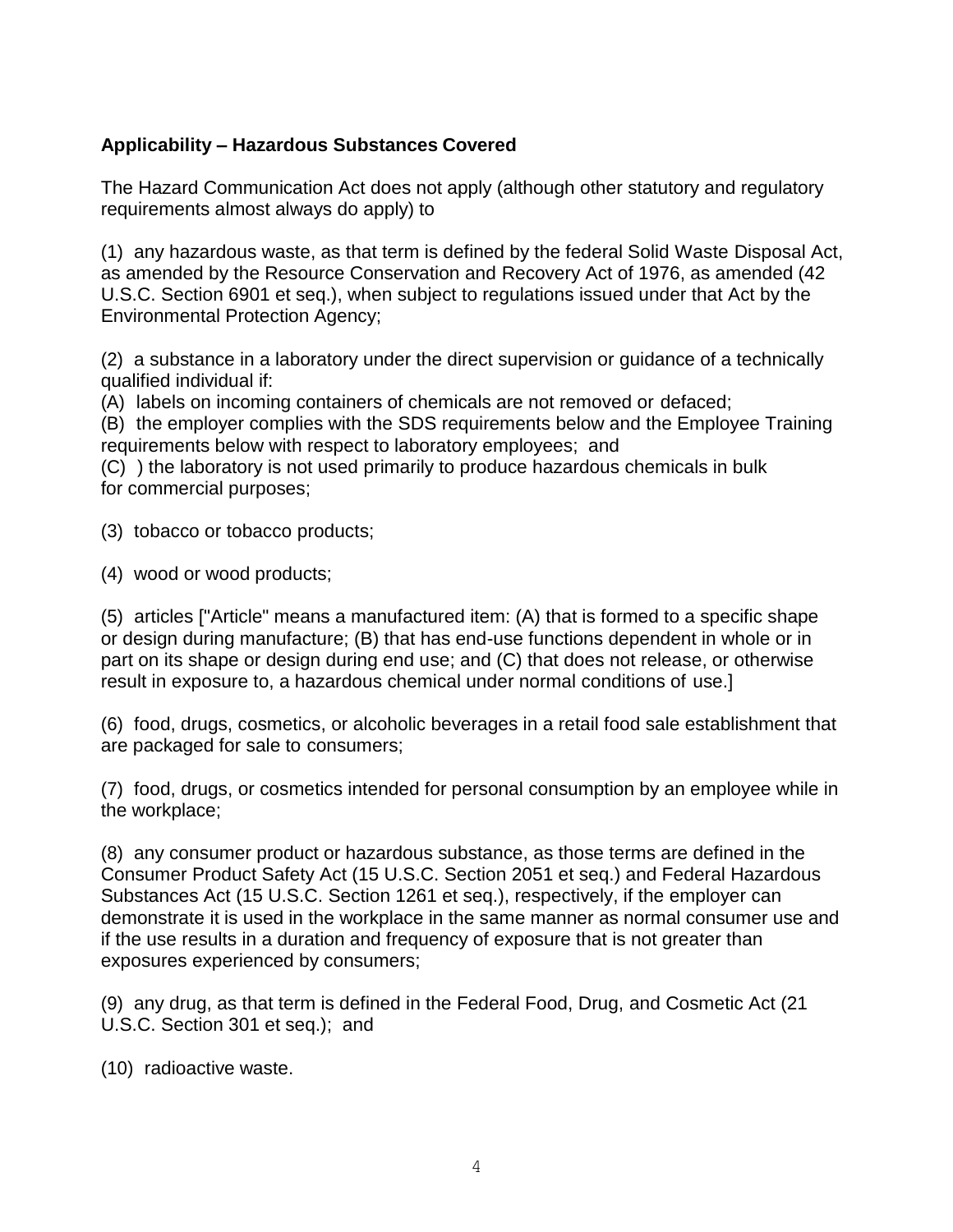The specific **labeling** provisions of the Hazard Communication Act do not apply (although other statutory or regulatory provisions may well apply) to

(1) any pesticide, as that term is defined in the Federal Insecticide, Fungicide, and Rodenticide Act (7 U.S.C. Section 136 et seq.), when subject to the labeling requirements of that Act and labeling regulations issued under that Act by the Environmental Protection Agency;

(2) any food, food additive, color additive, drug, cosmetic, or medical or veterinary device, including materials intended for use as ingredients in those products such as flavors and fragrances, as those terms are defined in the Federal Food, Drug, and Cosmetic Act (21 U.S.C. Section 301 et seq.) and regulations issued under that Act, when they are subject to the labeling requirements under that Act by the Food and Drug Administration;

(3) any distilled spirits that are beverage alcohols, wine, or malt beverages intended for non-industrial use, as those terms are defined in the Federal Alcohol Administration Act (27 U.S.C. Section 201 et seq.) and regulations issued under that Act, when subject to the labeling requirements of that Act and labeling regulations issued under that Act by the Bureau of Alcohol, Tobacco, and Firearms; and

(4) any consumer product or hazardous substance, as those terms are defined in the Consumer Product Safety Act (15 U.S.C. Section 2051 et seq.) and Federal Hazardous Substances Act (15 U.S.C. Section 1261 et seq.), respectively, when subject to a consumer product safety standard or labeling requirement of those Acts or regulations issued under those Acts by the Consumer Product Safety Commission.

# **Safety Data Sheets (SDS)**

Each department shall maintain a legible copy of a current SDS for each hazardous chemical purchased. If the department does not have a current SDS for a hazardous chemical when the chemical is received at the workplace, the department shall request an SDS in writing from the manufacturer or distributor in a timely manner or shall otherwise obtain a current SDS.

Safety data sheets shall be readily available, on request, for review by employees, students or designated representatives at each workplace.

Departments with web-enabled computers readily available to employees and students at all times when any work is in progress may wish to use web access as the primary means of accessing SDSs. Links to numerous free sites are available at [http://www.ilpi.com/msds/ I](http://www.ilpi.com/msds/)n general, SDSs are located much more quickly on the web because of the ease of searching various synonyms and common names. However, read literally, the Hazard Communication Act seemingly requires a paper copy be on hand.

Departments with primarily large scale commercial products such as boiler treatment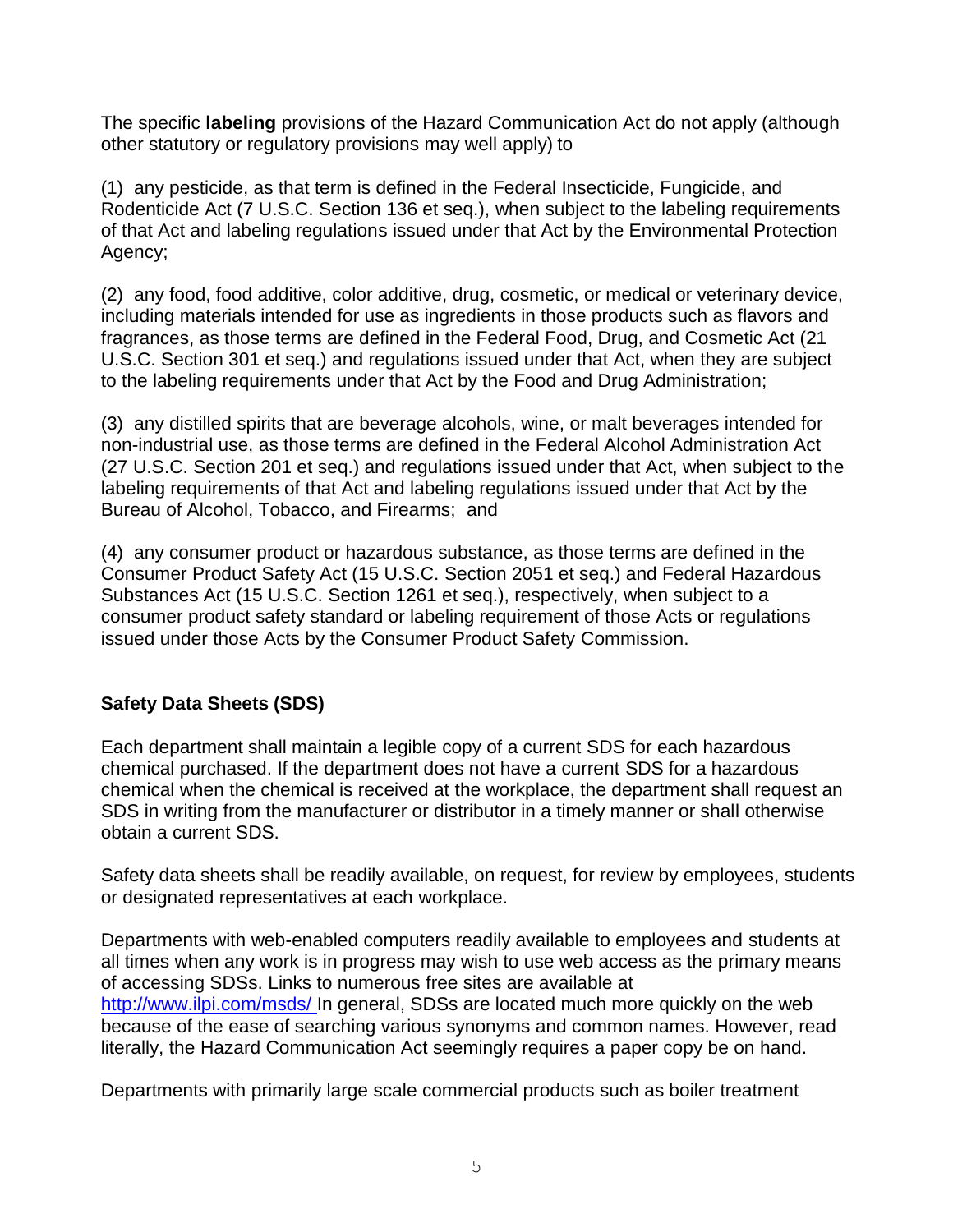chemicals and similar should continue to maintain paper copies of SDSs as the primary source as they may not be readily available on the web.

# **Labels**

(a) A label on an existing container of a hazardous chemical may not be removed or defaced unless it is illegible, inaccurate, or does not conform to the OSHA standard or other applicable labeling requirement. Primary containers must be relabeled with at least the identity appearing on the SDS, the pertinent physical and health hazards, including the organs that would be affected, and the manufacturer's name and address. Except as provided by Subsection (b), secondary containers must be relabeled with at least the identity appearing on the SDS and appropriate hazard warnings.

(b) An employee or student may not be required to work with a hazardous substance from an unlabeled container except for a portable container intended for the immediate use of the employee who performs the transfer.

# **Training and Education Program**

Each department must provide an education and training program including, as appropriate:

(1) information on interpreting labels and SDSs and the relationship between those two methods of hazard communication;

(2) the location by work area, acute and chronic effects, and safe handling of hazardous substances known to be present in the employees' work area and to which the employees may be exposed;

(3) the proper use of protective equipment and first aid treatment to be used with respect to the hazardous substances to which the employees may be exposed; and

(4) general safety instructions on the handling, cleanup procedures, and disposal of hazardous substances.

This training may be conducted by categories of chemicals. The department must advise employees and students that information is available on the specific hazards of individual chemicals through the SDSs. Protective equipment and first aid treatment may be by categories of hazardous chemicals.

Additional instruction to employees and students must be provided when the potential for exposure to hazardous substances in the employee's work area increases significantly or when the employer receives new and significant information concerning the hazards of a substance in the employee's work area. The addition of new chemicals alone does not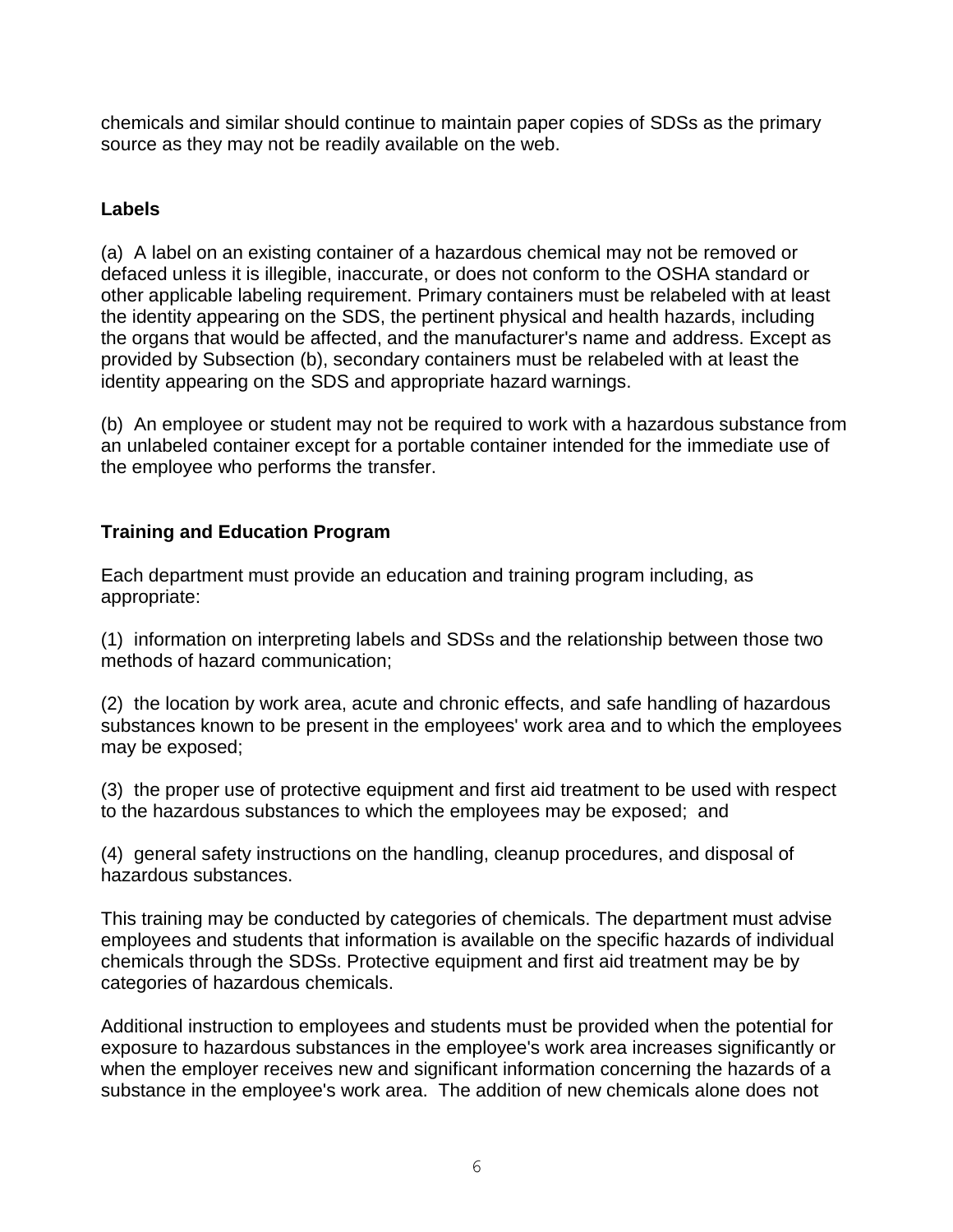necessarily require additional training. (In lab classes where students are provided with generalized education and training at the beginning of the semester, specific training on the hazards of the specific hazardous substances to be used in a particular lab procedure must be provided at the beginning of the lab period.)

Students and employees who are to use or be exposed to highly hazardous materials, including but not limited to pyrophoric organometallic chemicals such as alkyl lithium and aluminum alkyls and related compounds, flammable solids, water reactive metals such as sodium and potassium, compounds that are labeled as poisonous by inhalation must perform a risk analysis prior to using these compounds. Students must ordinarily be directly supervised by a faculty member or other qualified supervisor until they fully experienced in using such compounds. Lab coats made of flame retardant materials must be worn where appropriate.

All employees and students must receive refresher training at intervals not to exceed one year.

The department must provide training to a new or newly assigned employee or student before the employee works with or in a work area containing a hazardous substance. It is University policy that students whose lab work may involve exposure to hazardous substances during an organized (not individual instruction) course receive appropriate education and training at the beginning of the semester in which the course is taught, regardless of any previous education and training.

The department shall keep its written hazard communication program and a record of each training session given to employees and students, including the date, a roster of the employees and students who attended, the subjects covered in the training session, and the names of the instructors. Those records shall be maintained for at least five years by the department.

## **Workplace Chemical List**

Under present circumstances, only Facilities Management has hazardous chemicals in quantities that require that they be included in a Workplace Chemical List. The Hazard Communication Act requires the University compile and maintain a workplace chemical list that contains the following information for each hazardous chemical normally present in the workplace or temporary workplace in excess of 55 gallons or 500 pounds or in excess of an amount that the board of the Texas Department of Health determines by rule for certain highly toxic or dangerous hazardous chemicals:

- (1) the identity used on the SDS and container label; and
- (2) the work area in which the hazardous chemical is normally present.

The University will update the workplace chemical list as necessary but at least by December 31 of each year. Each workplace chemical list shall be dated and signed by the person responsible for compiling the information.